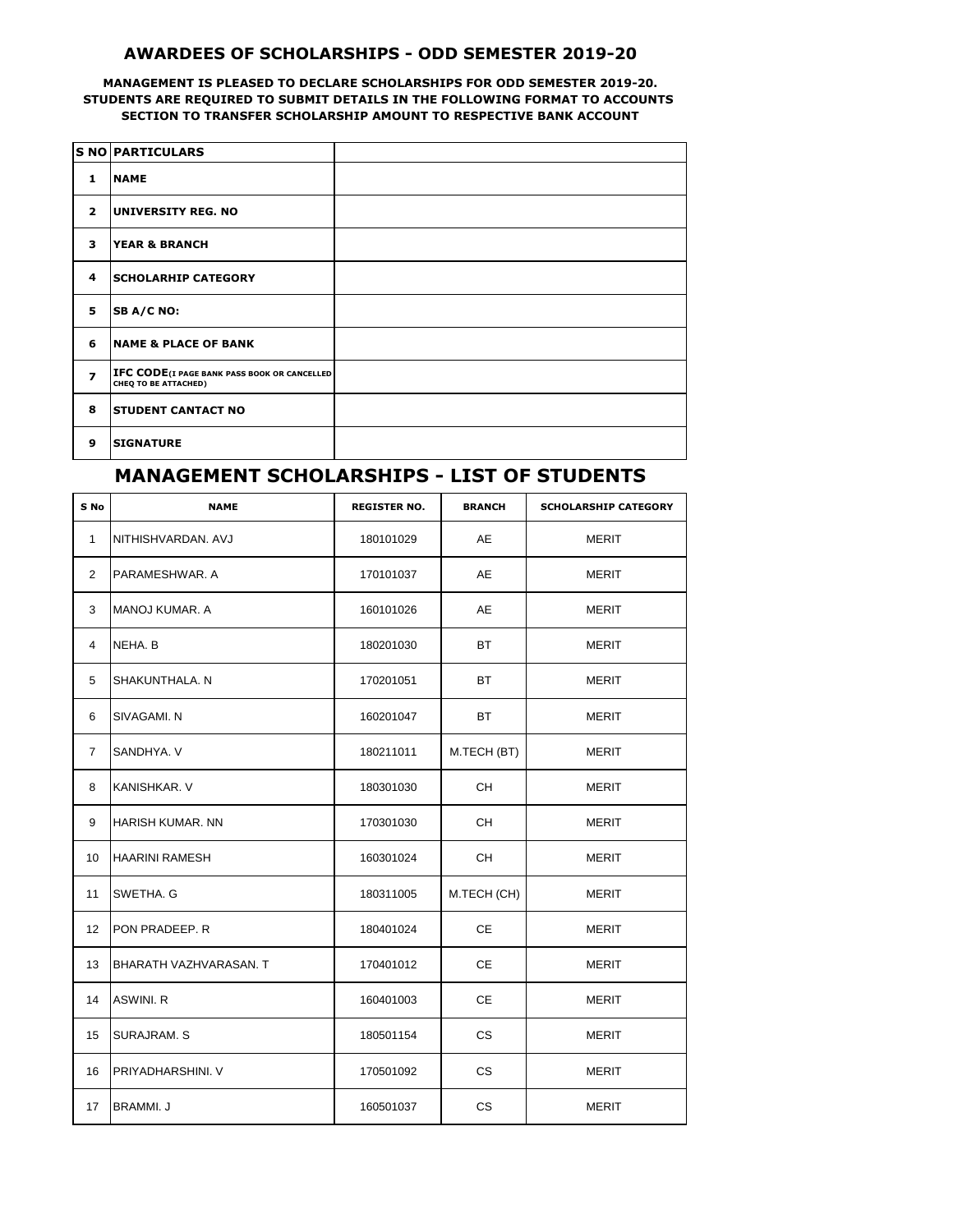| 18 | JAYASHRI. P              | 180511003 | M.E. (CSE)  | MERIT                  |
|----|--------------------------|-----------|-------------|------------------------|
| 19 | MADHUMITHAA. H           | 180601027 | EE          | <b>MERIT</b>           |
| 20 | ANNAM ANNAPURNA          | 170601005 | EE          | MERIT                  |
| 21 | SHRI RANJANI. L          | 160601094 | EE          | MERIT                  |
| 22 | SOWMYA. D                | 180611002 | M.E.(PED)   | MERIT                  |
| 23 | FIONA. JPJ               | 180701027 | EC          | MERIT                  |
| 24 | SARANYA. K               | 170701125 | EС          | <b>MERIT</b>           |
| 25 | <b>MUTHULAKSHMI. S</b>   | 160701092 | EC          | <b>MERIT</b>           |
| 26 | <b>VENKATARAMAN. S</b>   | 180711010 | M.E.(CS)    | MERIT                  |
| 27 | AJAY KUMAR. R            | 180801008 | ΙT          | <b>MERIT</b>           |
| 28 | KAAVIYA BASKARAN         | 170801041 | ΙT          | MERIT                  |
| 29 | AARTHI. K                | 160801002 | IT          | <b>MERIT</b>           |
| 30 | MUTHU. K                 | 180901008 | ΜR          | <b>MERIT</b>           |
| 31 | VINOTH KUMAR. P          | 170901022 | ΜR          | MERIT                  |
| 32 | VIVEK RAJA. S            | 160901023 | ΜR          | MERIT                  |
| 33 | SINAENDHRAN. PE          | 181001085 | МE          | MERIT                  |
| 34 | SYED AFRIDHIS. SK        | 171001110 | МE          | MERIT                  |
| 35 | KISHORE KUMAR. D         | 161001051 | МE          | <b>MERIT</b>           |
| 36 | SABAREESH KUMAR. S       | 181012002 | M.E. (ICE)  | MERIT                  |
| 37 | NARESH KUMAR. G          | 181013002 | M.E. (MTS)  | MERIT                  |
| 38 | KAMALESH. D              | 180101018 | AЕ          | <b>MERIT CUM MEANS</b> |
| 39 | ABISHEK. H               | 170101003 | AE          | <b>MERIT CUM MEANS</b> |
| 40 | HINASDEEN. A             | 160101018 | AE          | <b>MERIT CUM MEANS</b> |
| 41 | HARINI. PP               | 170201017 | ВT          | <b>MERIT CUM MEANS</b> |
| 42 | RANJITH. K               | 160201037 | ВT          | <b>MERIT CUM MEANS</b> |
| 43 | MOHAMMED TAMEEM TABBASUM | 180211005 | M.TECH (BT) | <b>MERIT CUM MEANS</b> |
| 44 | SHRIRAKAVI. SV           | 180301066 | CH.         | <b>MERIT CUM MEANS</b> |
| 45 | RUBHA SHREE. J           | 170301075 | CH.         | <b>MERIT CUM MEANS</b> |
| 46 | VENGADESH. V             | 180401042 | CЕ          | <b>MERIT CUM MEANS</b> |
| 47 | KARTHICK, S              | 170401026 | CЕ          | <b>MERIT CUM MEANS</b> |
| 48 | NAVEEN BALAJI. S         | 170501076 | СS          | <b>MERIT CUM MEANS</b> |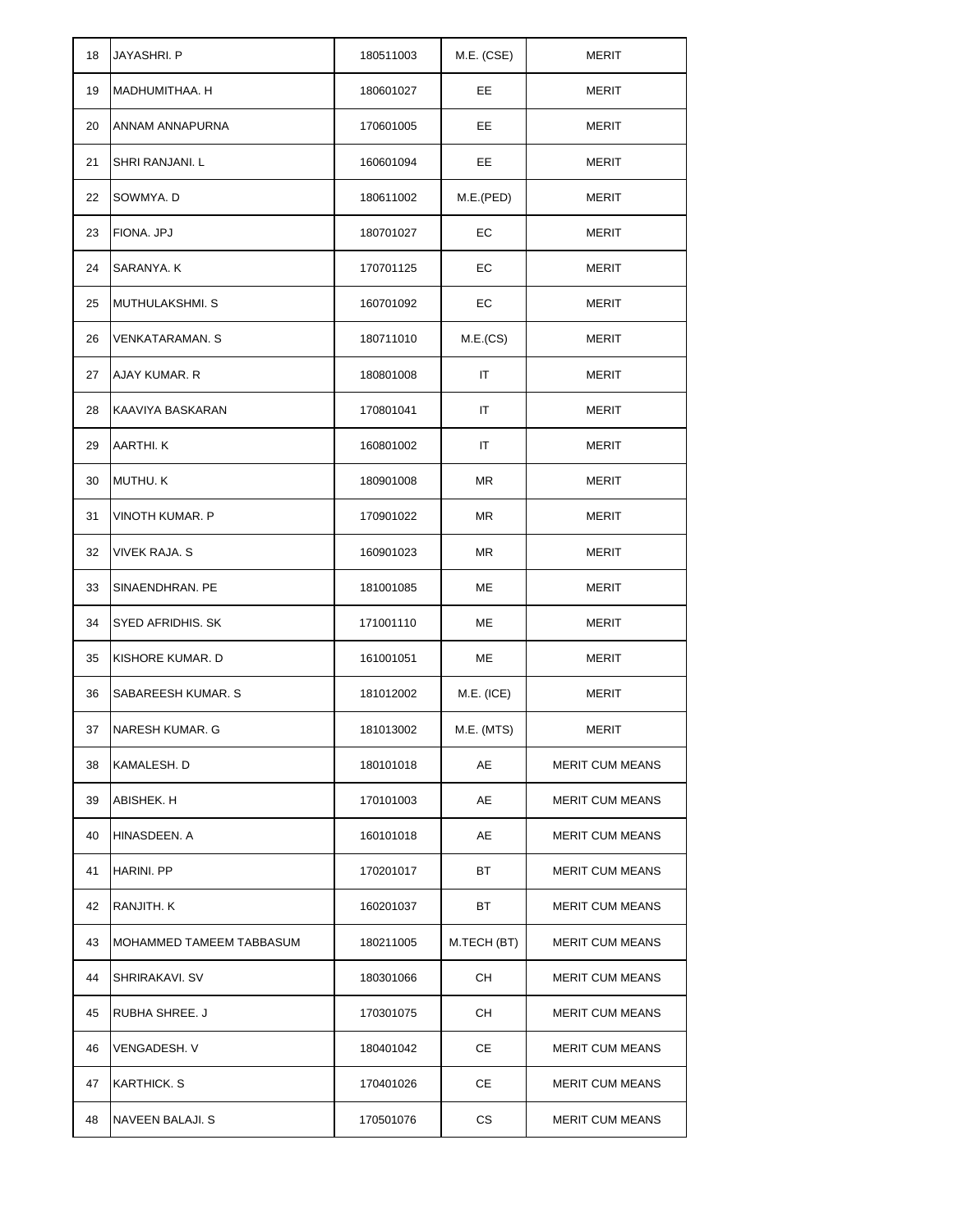| 49 | SANTOSH KUMAR. K           | 170601073 | EE        | <b>MERIT CUM MEANS</b> |
|----|----------------------------|-----------|-----------|------------------------|
| 50 | <b>SRIKANTH, D</b>         | 160601098 | EE.       | <b>MERIT CUM MEANS</b> |
| 51 | MADHUMITHA. S              | 180701061 | EС        | <b>MERIT CUM MEANS</b> |
| 52 | GOKULAKRISHNAN. K          | 170701036 | EС        | <b>MERIT CUM MEANS</b> |
| 53 | HARITHA. C                 | 180801042 | ΙT        | <b>MERIT CUM MEANS</b> |
| 54 | <b>REVATHI, V</b>          | 170801077 | ΙT        | <b>MERIT CUM MEANS</b> |
| 55 | <b>MOHANRAJ. S</b>         | 180901007 | ΜR        | <b>MERIT CUM MEANS</b> |
| 56 | GANESH. K                  | 170901004 | ΜR        | <b>MERIT CUM MEANS</b> |
| 57 | DIVAGAR. P                 | 160901007 | <b>MR</b> | <b>MERIT CUM MEANS</b> |
| 58 | SOORYA PANDIAN. P          | 181001086 | ME        | <b>MERIT CUM MEANS</b> |
| 59 | MOHAMMED SAFI. A           | 171001052 | МE        | <b>MERIT CUM MEANS</b> |
| 60 | <b>BALAMURUGAN, A</b>      | 161001019 | МE        | <b>MERIT CUM MEANS</b> |
| 61 | <b>NARESH KUMAR, G</b>     | 181013002 | ME (MTS)  | <b>MERIT CUM MEANS</b> |
| 62 | DEVANATH SIVAKUMAR         | 170601016 | EE        | <b>NCC</b>             |
| 63 | SATHYASUDHAN. S            | 170901015 | <b>MR</b> | <b>NCC</b>             |
| 64 | CHINNARAJA KARTHIKEYAN. AM | 171001029 | МE        | <b>NCC</b>             |
| 65 | SANTHOSH R                 | 180201043 | ВT        | <b>SPORTS</b>          |
| 66 | <b>SUKANTHAN R</b>         | 160201051 | ВT        | <b>SPORTS</b>          |
| 67 | PRAKASH. S                 | 180301051 | CН        | <b>SPORTS</b>          |
| 68 | UGHI SHIPRAM               | 160401047 | CЕ        | <b>SPORTS</b>          |
| 69 | <b>HEMACHANDRAN G</b>      | 180501056 | CS        | <b>SPORTS</b>          |
| 70 | <b>KAUSAL. P</b>           | 170601034 | EE        | <b>SPORTS</b>          |
| 71 | SURAJ. V                   | 170601088 | EE        | <b>SPORTS</b>          |
| 72 | DIVYASHREE, S              | 180801034 | ΙT        | <b>SPORTS</b>          |
| 73 | <b>MAHESHWRAN. P</b>       | 170901007 | ΜR        | <b>SPORTS</b>          |
| 74 | NARENDARA RAJA. P          | 160901014 | ΜR        | <b>SPORTS</b>          |
| 75 | <b>SETHURAMAN. BL</b>      | 180101039 | AE        | B & I (MERIT)          |
| 76 | NANDAGOPAL. G              | 180101039 | AE        | B & I (MERIT)          |
| 77 | ARUNSHANKAR. M             | 170101010 | AЕ        | B & I (MERIT)          |
| 78 | KIRAN. K. K                | 160101025 | AE        | B & I (MERIT)          |
| 79 | MEENAL. K                  | 180201026 | ВT        | B & I (MERIT)          |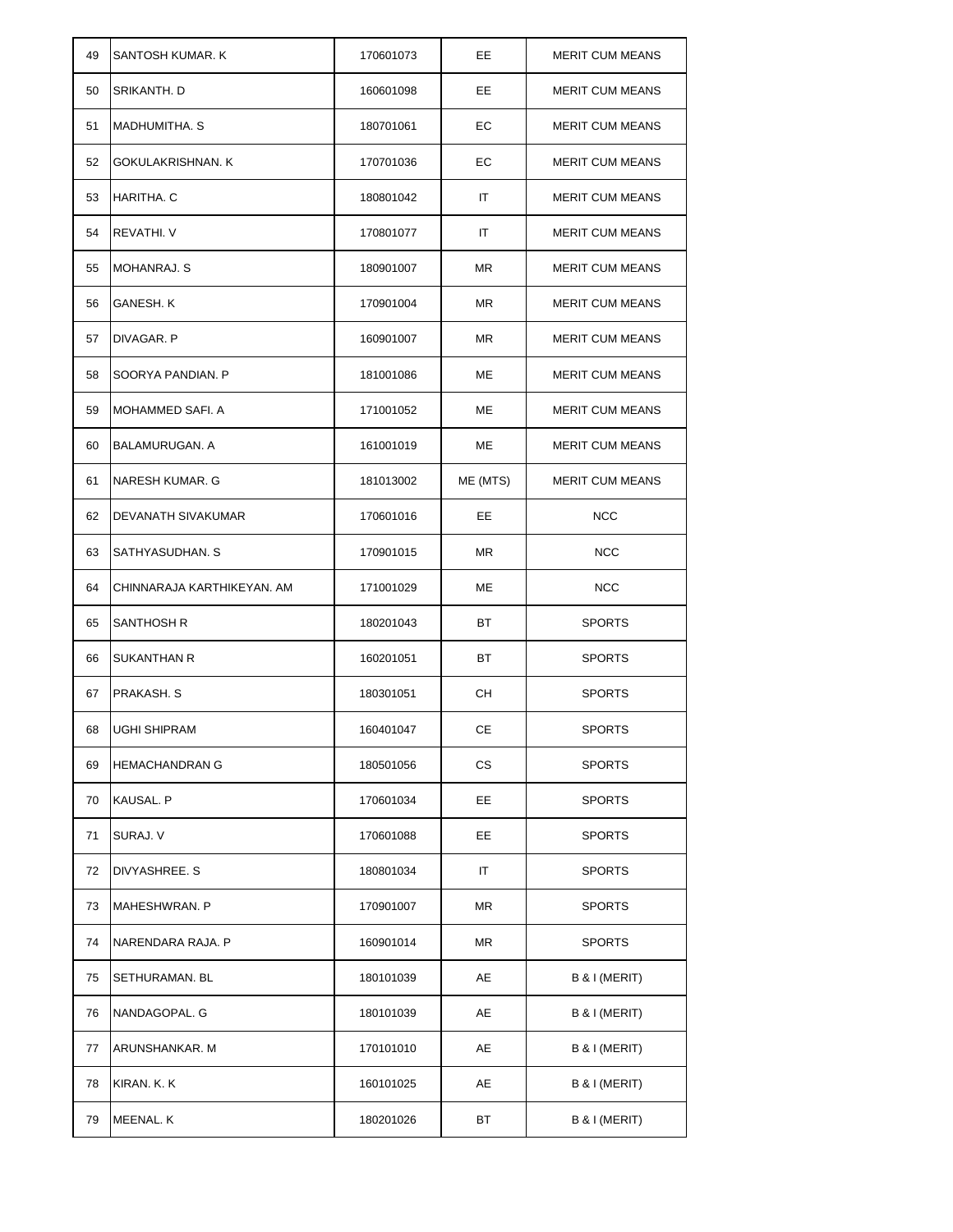| 80  | DEEKSHA. M           | 170201010 | ВT          | B & I (MERIT) |
|-----|----------------------|-----------|-------------|---------------|
| 81  | MALAVIKA. R          | 170201028 | ВT          | B & I (MERIT) |
| 82  | ANUSHA. K            | 160201007 | ВT          | B & I (MERIT) |
| 83  | VIMALA. K            | 160201061 | ВT          | B & I (MERIT) |
| 84  | TEJASHREE, BS        | 180211011 | M.TECH (BT) | B & I (MERIT) |
| 85  | SAKTHISRI. KS        | 180301060 | CН          | B & I (MERIT) |
| 86  | MANOJ CHANDRA. M     | 170301046 | CН          | B & I (MERIT) |
| 87  | HARSHITHA. J         | 160301029 | CН          | B & I (MERIT) |
| 88  | NIVEDHA. S           | 180311003 | M.TECH (CH) | B & I (MERIT) |
| 89  | PERSHIYA. AD         | 180401023 | CЕ          | B & I (MERIT) |
| 90  | KAAVYA. R            | 170401025 | СE          | B & I (MERIT) |
| 91  | RICHIN JOHN CHARLY   | 170401040 | CЕ          | B & I (MERIT) |
| 92  | ANUBAMA. S           | 160401001 | CЕ          | B & I (MERIT) |
| 93  | <b>HARSHINI. RS</b>  | 180501055 | <b>CS</b>   | B & I (MERIT) |
| 94  | MAHALAKSHUMI. V      | 170501068 | <b>CS</b>   | B & I (MERIT) |
| 95  | ELAKIYAA. P          | 160501049 | <b>CS</b>   | B & I (MERIT) |
| 96  | KHANAGAVALLE. GR     | 180511004 | M.E. (CSE)  | B & I (MERIT) |
| 97  | SNEKHA, SL           | 180601062 | EE          | B & I (MERIT) |
| 98  | SABARI. C            | 170601066 | EE          | B & I (MERIT) |
| 99  | KAVYA. D             | 160601037 | EE          | B & I (MERIT) |
| 100 | <b>DURGA LAKSHMI</b> | 180611001 | M.E. (PED)  | B & I (MERIT) |
| 101 | RESHMI JAYARAJAN     | 180701098 | EC          | B & I (MERIT) |
| 102 | KAMALI. N            | 170701055 | EС          | B & I (MERIT) |
| 103 | SIVARANJANI. K       | 160701147 | EС          | B & I (MERIT) |
| 104 | <b>KEERTHANA. S</b>  | 180711002 | M.E. (CS)   | B & I (MERIT) |
| 105 | DHANYA. C            | 180801030 | IT          | B & I (MERIT) |
| 106 | DEEPIKA. S           | 170801024 | IT          | B & I (MERIT) |
| 107 | MONISHA. S           | 160801054 | IT          | B & I (MERIT) |
| 108 | PRAVEEN KUMAR. M     | 180901010 | ΜR          | B & I (MERIT) |
| 109 | MOHAMED MUSHTAQ. S   | 170901009 | ΜR          | B & I (MERIT) |
| 110 | RAM NAREN. S         | 160901018 | ΜR          | B & I (MERIT) |
| 111 | YESHWANTH KUMAR. M   | 181001102 | МE          | B & I (MERIT) |